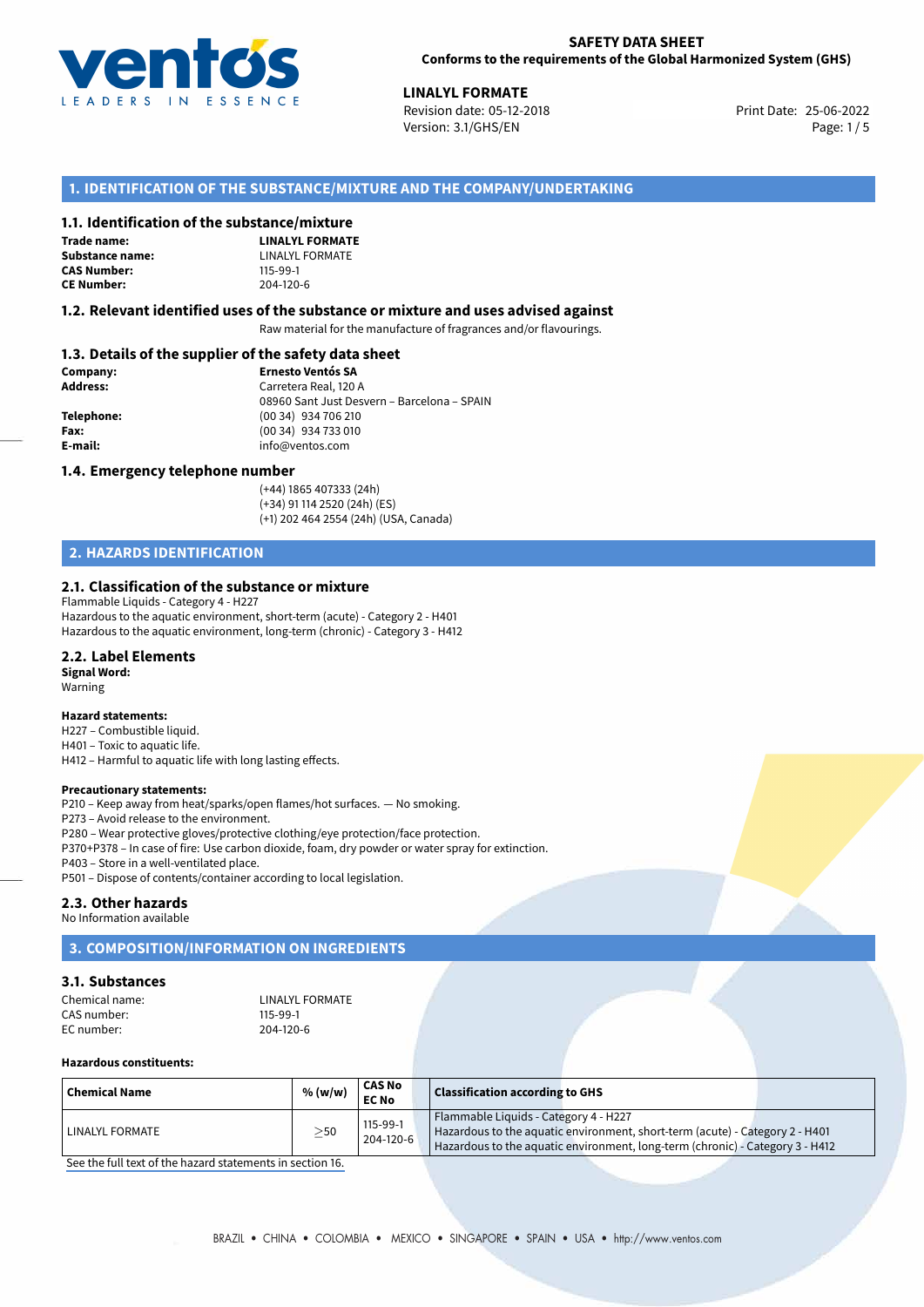

## **SAFETY DATA SHEET Conforms to the requirements of the Global Harmonized System (GHS)**

**LINALYL FORMATE**<br>
Revision date: 05-12-2018<br> **Print Date: 25-06-2022** Revision date: 05-12-2018 Version: 3.1/GHS/EN Page: 2 / 5

# **3.2. Mixtures**

Not applicable.

# **4. FIRST-AID MEASURES**

# **4.1. Description of necessary first aid measures**

| Ingestion:    | Rinse mouth with water.                                                                                               |
|---------------|-----------------------------------------------------------------------------------------------------------------------|
|               | Obtain medical advice.                                                                                                |
|               | Keep at rest. Do not induce vomiting.                                                                                 |
| Eye contact:  | In case of contact with eyes, rinse immediately with plenty of water for at least 15 minutes and seek medical advice. |
| Inhalation:   | Remove person to fresh air and keep at rest.                                                                          |
|               | Seek immediate medical advice.                                                                                        |
| Skin contact: | Take off immediately all contaminated clothing.                                                                       |
|               | Thoroughly wash affected skin with soap and water.                                                                    |
|               | Seek medical attention if symptoms persist.                                                                           |
|               |                                                                                                                       |

# **4.2. Most important symptoms and effects, both acute and delayed**

No information available.

## **4.3. Indication of any immediate medical attention and special treatment needed**

No information available.

# **5. FIRE-FIGHTING MEASURES**

## **5.1. Extinguishing Media**

Water spray, carbon dioxide, dry chemical powder or appropriate foam. For safety reasons do not use full water jet.

## **5.2. Special hazards arising from the substance or mixture**

Known or Anticipated Hazardous Products of Combustion: Emits toxic fumes under fire conditions.

## **5.3. Advice for firefighters**

High temperatures can lead to high pressures inside closed containers. Avoid inhalation of vapors that are created. Use appropriate respiratory protection. Do not allow spillage of fire to be poured into drains or watercourses. Wear self-contained breathing apparatus and protective clothing.

## **6. ACCIDENTAL RELEASE MEASURES**

## **6.1. Personal precautions, protective equipment and emergency procedures**

Evacuate surronding areas. Ensure adequate ventilation. Keep unnecessary and unprotected personnel from entering. Do not breathe vapor/spray. Avoid contact with skin and eyes. Information regarding personal protective measures: see section 8.

#### **6.2. Environmental precautions**

To avoid possible contamination of the environment, do not discharge into any drains, surface waters or groundwaters.

## **6.3. Methods and materials for containment and cleaning up**

Cover with an inert, inorganic, non-combustible absorbent material (e.g. dry-lime, sand, soda ash). Place in covered containers using non-sparking tools and transport outdoors. Avoid open flames or sources of ignition (e.g. pilot lights on gas hot water heater). Ventilate area and wash spill site after material pickup is complete.

## **6.4. Reference to other sections**

Information regarding exposure controls, personal protection and disposal considerations can be found in sections 8 and 13.

# **7. HANDLING AND STORAGE**

## **7.1. Precautions for safe handling**

Do not store or handle this material near food or drinking water. Do not smoke. Avoid contact with the eyes, skin and clothing. Wear protective clothing and use glasses. Observe the rules of safety and hygiene at work. Keep in the original container or an alternative made from a compatible material.

# **7.2. Conditions for safe storage, including any incompatibilities**

Store in tightly closed and preferably full containers in a cool, dry and ventilated area, protected from light. Keep away from sources of ignition (e.g. hot surfaces, sparks, flame and static discharges). Keep away from incompatible materials (see section 10).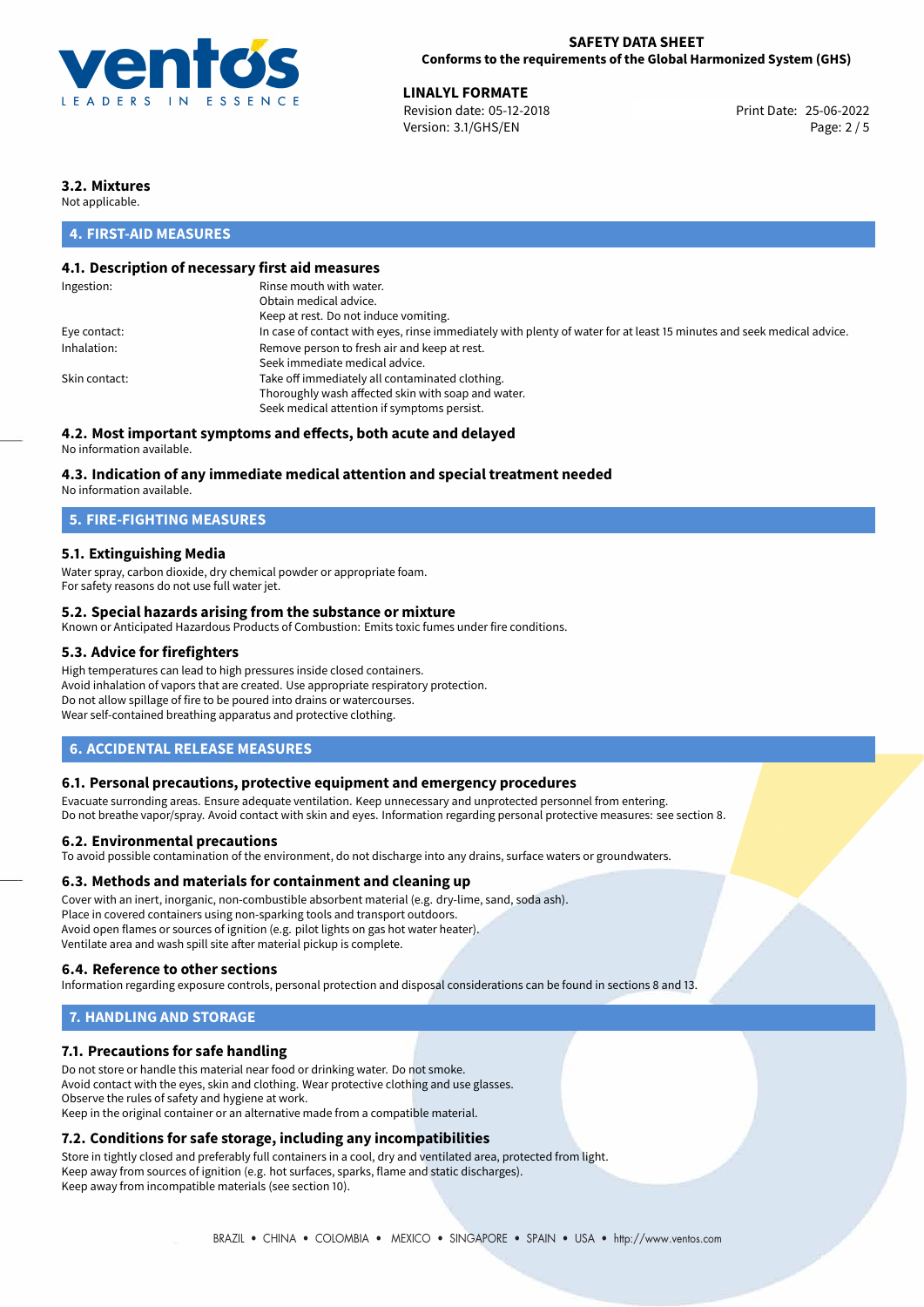

25-06-2022 **LINALYL FORMATE** Revision date: 05-12-2018 Print Date: Version: 3.1/GHS/EN Page: 3 / 5

# **7.3. Specific end use(s)**

No information available.

# **8. EXPOSURE CONTROLS AND PERSONAL PROTECTION**

## **8.1. Control parameters**

Components with occupational exposure limits: None known.

## **8.2. Exposure controls**

Measures should be taken to prevent materials from being splashed into the body. Provide adequate ventilation, according to the conditions of use. Use a mechanical exhaust if required.

## **8.3. Individual protection measures, such as personal protective equipment**

| Eye/Face protection:             | Chemical safety goggles are recommended. Wash contaminated goggles before reuse.                                                            |
|----------------------------------|---------------------------------------------------------------------------------------------------------------------------------------------|
| Hand Protection:                 | Chemical-resistant gloves are recommended. Wash contaminated gloves before reuse.                                                           |
| Body protection:                 | Personal protective equipment for the body should be selected based on the task being performed and the risks<br>involved.                  |
| Respiratory Protection:          | In case of insufficient ventilation, use suitable respiratory equipment.                                                                    |
| Environmental exposure controls: | Emissions from ventilation or process equipment should be checked to ensure they comply with environmental<br>protection legislation.       |
|                                  | In some cases, filters or engineering modifications to the process equipment will be necessary to reduce emissions to<br>acceptable levels. |

# **9. PHYSICAL AND CHEMICAL PROPERTIES**

# **9.1. Information on basic physical and chemical properties**

| Appearance:                            | Liquid                    |  |
|----------------------------------------|---------------------------|--|
| Colour:                                | Conforms to standard      |  |
| Odour:                                 | Conforms to standard      |  |
| Odour theshold:                        | Not determined            |  |
| pH:                                    | Not determined            |  |
| Melting point/freezing point:          | Not determined            |  |
| Boling point/boiling range:            | 212 (1013 hPa)            |  |
| Flash point:                           | $82^{\circ}$ C            |  |
| Evaporation rate:                      | Not determined            |  |
| Flammability:                          | Not determined            |  |
| Lower flammability/Explosive limit:    | Not determined            |  |
| Upper flammability/Explosive limit:    | Not determined            |  |
| Vapour pressure:                       | $0,1067$ hPa (20°C)       |  |
| Vapour Density:                        | Not determined            |  |
| Density:                               | $0,915-0,919$ g/mL (20°C) |  |
| Relative density:                      | $0,915 - 0,919$ (20°C)    |  |
| Water solubility:                      | <b>INSOLUBLE IN WATER</b> |  |
| Solubility in other solvents:          | SOLUBLE IN ETHANOL        |  |
| Partition coefficient n-octanol/water: | Not determined            |  |
| Auto-ignition temperature:             | Not determined            |  |
| Decomposition temperature:             | Not determined            |  |
| Viscosity, dynamic:                    | Not determined            |  |
| Viscosity, kinematic:                  | Not determined            |  |
| Explosive properties:                  | Not determined            |  |
| Oxidising properties:                  | Not determined            |  |
|                                        |                           |  |

# **10. STABILITY AND REACTIVITY**

## **10.1. Reactivity**

No hazardous reactions if stored and handled as prescribed/indicated.

## **10.2. Chemical stability**

The product is stable if stored and handled as prescribed/indicated.

#### **10.3. Possibility of hazardous reactions**

No hazardous reactions if stored and handled as prescribed/indicated.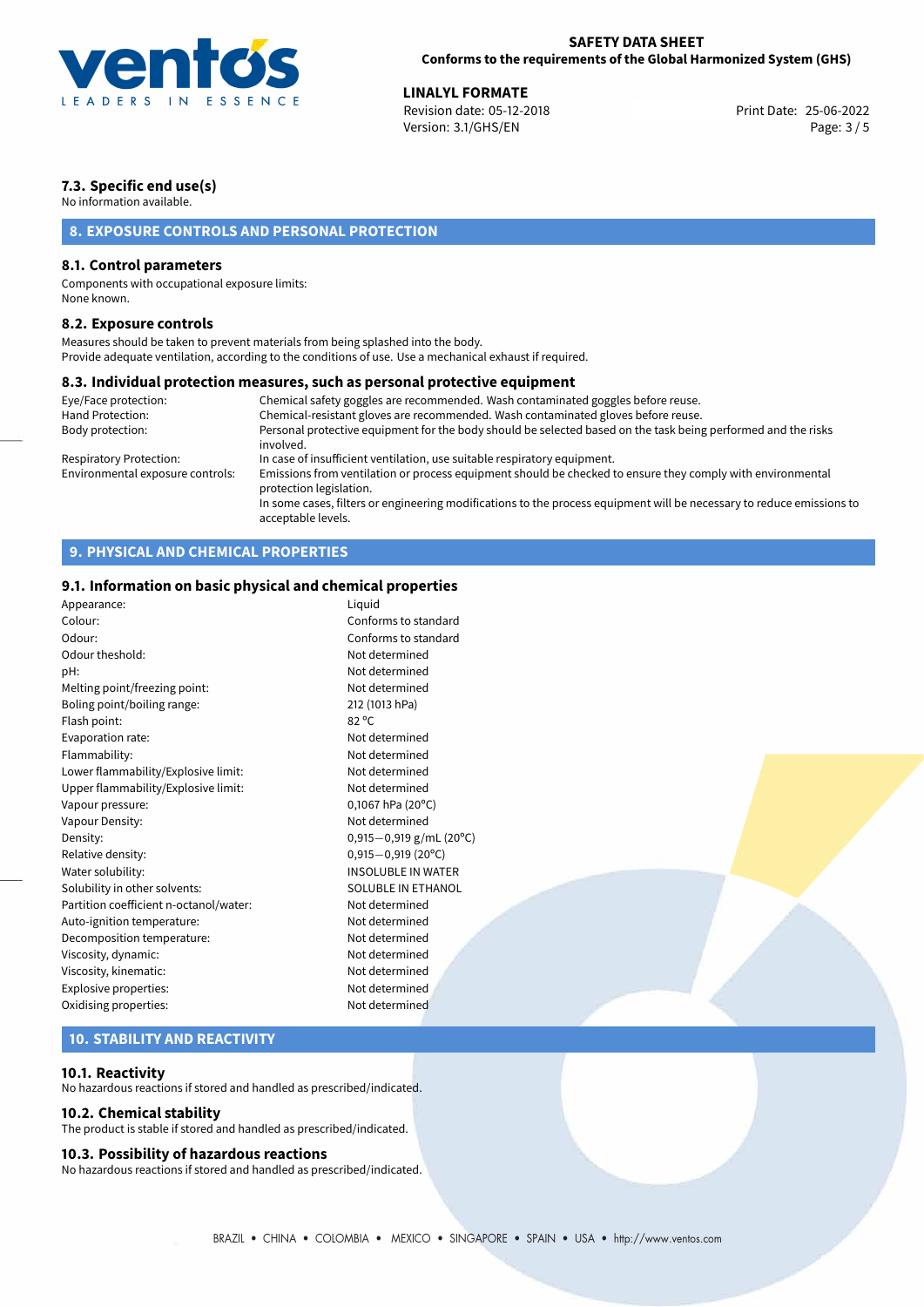

25-06-2022 **LINALYL FORMATE** Revision date: 05-12-2018 Print Date: Version: 3.1/GHS/EN Page: 4 / 5

## **10.4. Conditions to Avoid**

Conditions to Avoid: Excessive heat, flame or other ignition sources.

## **10.5. Incompatible materials**

Avoid contact with strong acids and bases and oxidizing agents.

## **10.6. Hazardous decomposition products**

During combustion may form carbon monoxide and unidentified organic compounds.

# **11. TOXICOLOGICAL INFORMATION**

| <b>Acute toxicity</b>                    | Based on the data available, the criteria for classification are not met. |
|------------------------------------------|---------------------------------------------------------------------------|
| <b>Skin corrosion/irritation</b>         | Based on the data available, the criteria for classification are not met. |
| Serious eye damage/irritation            | Based on the data available, the criteria for classification are not met. |
| <b>Respiratory or skin sensitisation</b> | Based on the data available, the criteria for classification are not met. |
| <b>Germ cell mutagenicity</b>            | Based on the data available, the criteria for classification are not met. |
| Carcinogenicity                          | Based on the data available, the criteria for classification are not met. |
| <b>Reproductive toxicity</b>             | Based on the data available, the criteria for classification are not met. |
| <b>STOT-single exposure</b>              | Based on the data available, the criteria for classification are not met. |
| <b>STOT-repeated exposure</b>            | Based on the data available, the criteria for classification are not met. |
| <b>Aspiration hazard</b>                 | Based on the data available, the criteria for classification are not met. |

# **12. ECOLOGICAL INFORMATION**

#### **12.1. Toxicity**

#### **Assessment:**

Toxic to aquatic life. Harmful to aquatic life with long lasting effects. **Experimental/calculated data:** No information available.

#### **12.2. Degradability**

No information available.

## **12.3. Bioaccumulative potential**

No information available.

# **12.4. Soil mobility**

No information available.

### **12.5. Other adverse effects**

See also sections 6, 7, 13 and 15 Do not allow to get into waste water or waterways.

## **13. DISPOSAL CONSIDERATIONS**

#### **13.1. Waste treatment methods**

Dispose of in accordance with national and local environmental regulations.

# **14. TRANSPORT INFORMATION**

|                                  | <b>ADR/RID/ADN</b>                |                | <b>IMDG</b>                       |  | <b>IATA-ICAO</b>                  |  |
|----------------------------------|-----------------------------------|----------------|-----------------------------------|--|-----------------------------------|--|
| 14.1. UN Number                  | Not classified as hazardous goods |                | Not classified as hazardous goods |  | Not classified as hazardous goods |  |
| 14.2. UN Proper Shipping Name    | Not applicable                    | Not applicable |                                   |  | Not applicable                    |  |
| 14.3. Transport Hazard Class(es) | Not applicable                    |                | Not applicable                    |  | Not applicable                    |  |
| 14.4. Packing Group              | Not applicable                    |                | Not applicable                    |  | Not applicable                    |  |
| 14.5. Environmental hazards      | No                                |                | <b>No</b>                         |  | No                                |  |
| Additional information           |                                   |                |                                   |  |                                   |  |

## **14.6 Special precautions for user**

None known

# **14.7. Transport in bulk according to Annex II of MARPOL 73/78 and the IBC Code**

No information available